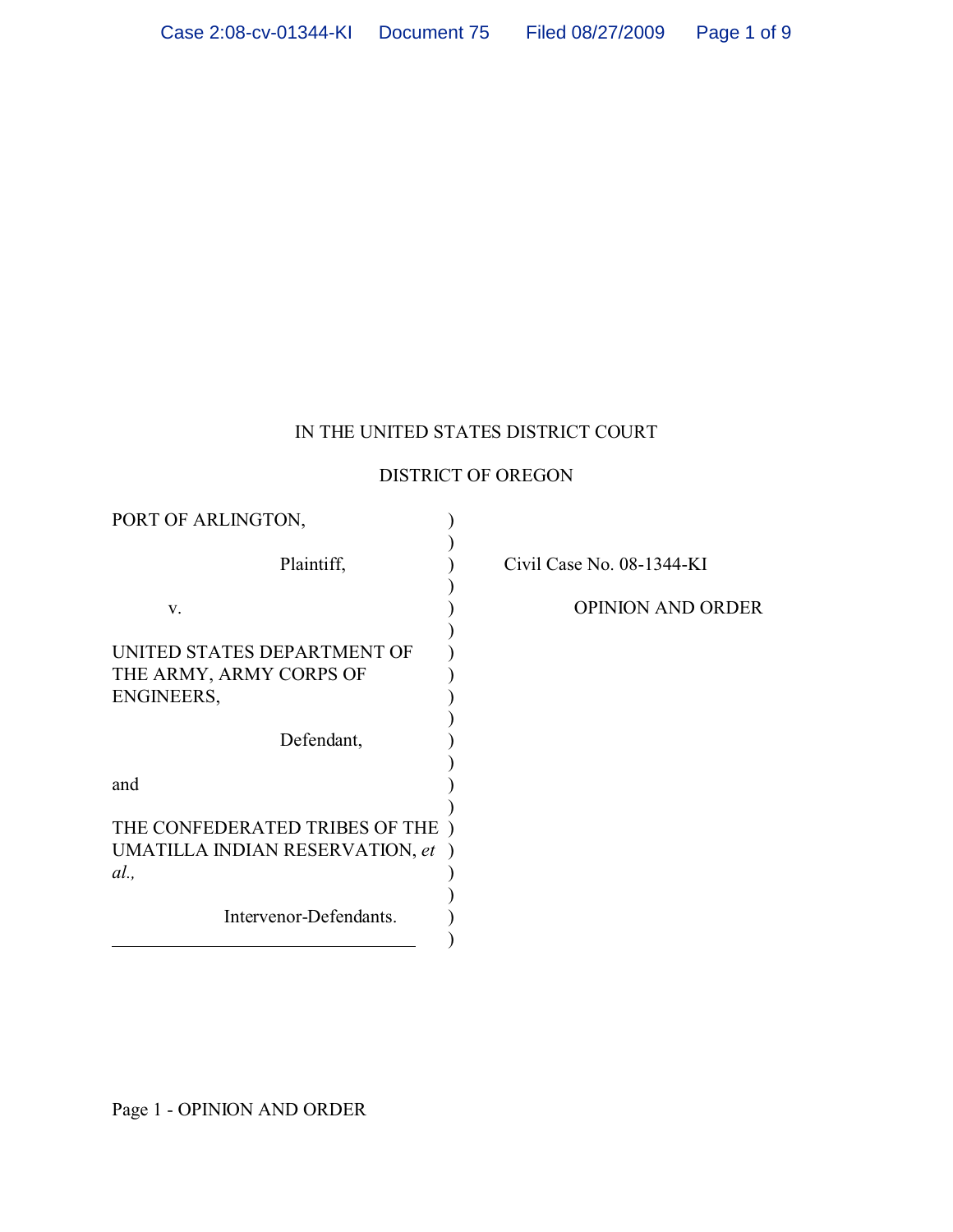Daniel H. Skerrit Paul W. Conable Steven D. Olson Mark L. Cushing Tonkon Torp LLP 1600 Pioneer Tower 888 S.W. Fifth Avenue Portland, Oregon 97204

## Attorneys for Plaintiff

John C. Cruden Acting Assistant Attorney General Robert H. Foster Andrew "Guss" Guarino Department of Justice Environment and Natural Resources Division 1961 Stout Street, 8th Floor Denver, Colorado 80294

## Attorneys for Defendant

John W. Ogan Josh Newton Christian Malone Karnopp Petersen LLP 1201 N.W. Wall Street, Suite 300 Bend, Oregon 97701-1957

## Attorneys for Intervenor Defendants The Confederated Tribes of the Warm Springs Reservation of Oregon

KING, Judge:

The Port of Arlington ("Port") brings suit against the Army Corps of Engineers ("the

Corps") challenging the way in which the Corps dealt with the Port's applications for a Section

10 Rivers and Harbors Act permit and a Section 404 Clean Water Act permit. The Confederated

Tribes of the Umatilla Indian Reservation ("CTUIR" or "Umatilla Tribe"), the Confederated

Page 2 - OPINION AND ORDER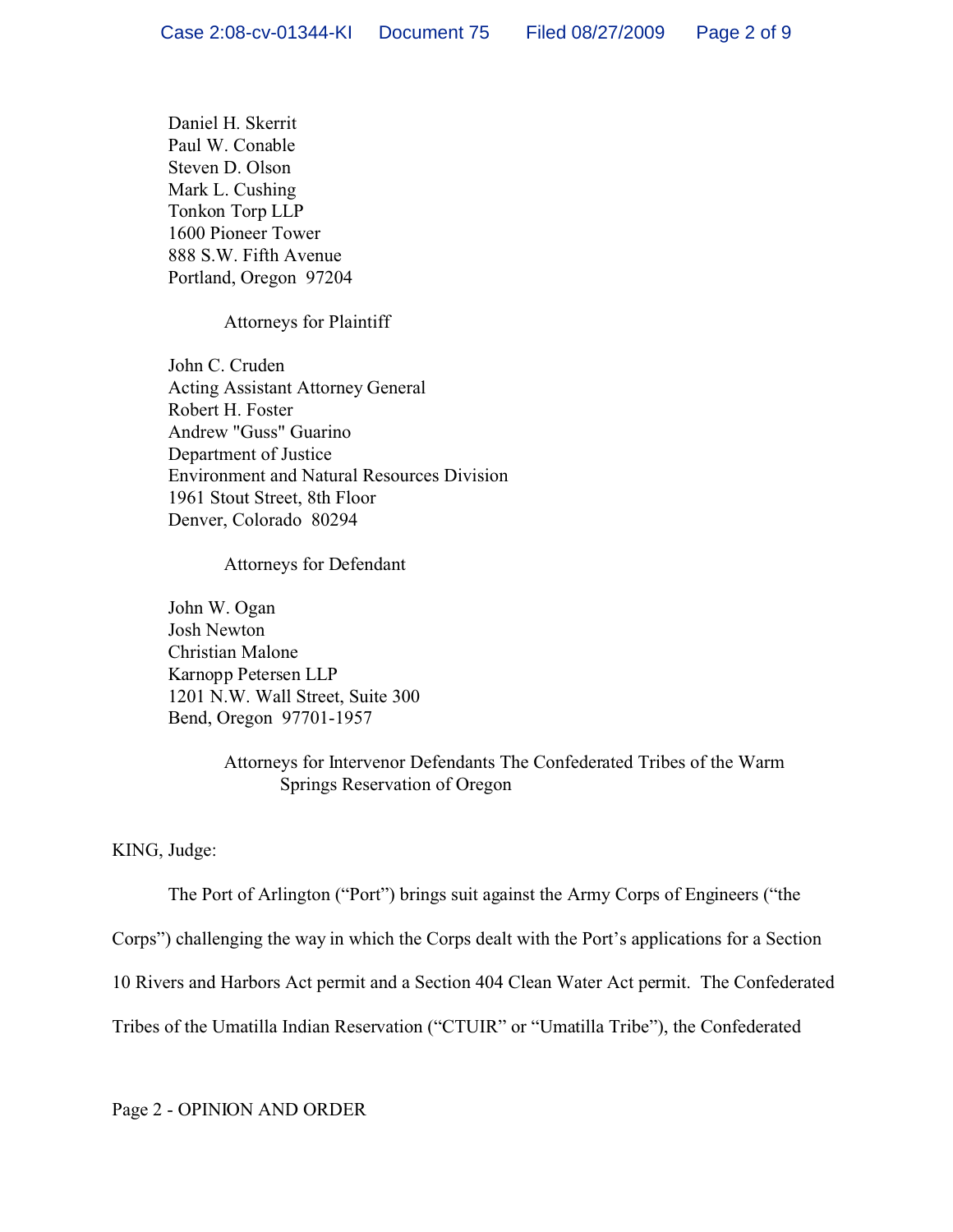Tribes and Bands of the Yakama Nation, the Nez Perce Tribe, and the Confederated Tribes of the Warm Springs (collectively, "the Tribes") are defendant-intervenors. Before me is the Corps' Motion to Dismiss, or in the Alternative, for Summary Judgment (#54), and the Defendant-Intervenors' Joint Motions to Dismiss Pursuant to FRCP 12(b) (#51). For the following reasons, I grant in part and deny in part the Corps' motion and grant the Tribes' motion.

### **BACKGROUND**

## I. Factual Background

I provide, as background only, the facts according to the Port of Arlington.

The Port of Arlington is a public entity that purchased property on the Columbia River from the Corps in 1967. The 50 acres is located about nine miles east of the town of Arlington and one-quarter mile west of Willow Creek, a tributary of the Columbia River, in Gilliam County ("Willow Creek property"). With the construction and operation of the John Day Dam in 1968, the Columbia River flooded about 300 feet of the Willow Creek property.

In the 1990s, the Port and Gilliam County began investigating how to support the Arlington Landfill's ability to continue to accept solid waste from Multnomah, Washington and Clackamas Counties. The landfill was faced with rising costs and environmental concerns in trucking waste from the Portland area through the Columbia Gorge. The entities concluded that a barge docking facility would resolve these issues. The Port cooperated with the Corps in locating appropriate property and concluded that the Willow Creek property was the best candidate.

In preparation for building a barge dock, the Port purchased seven acres of land between the proposed dock site and Interstate 84, negotiated an easement with Union Pacific and built a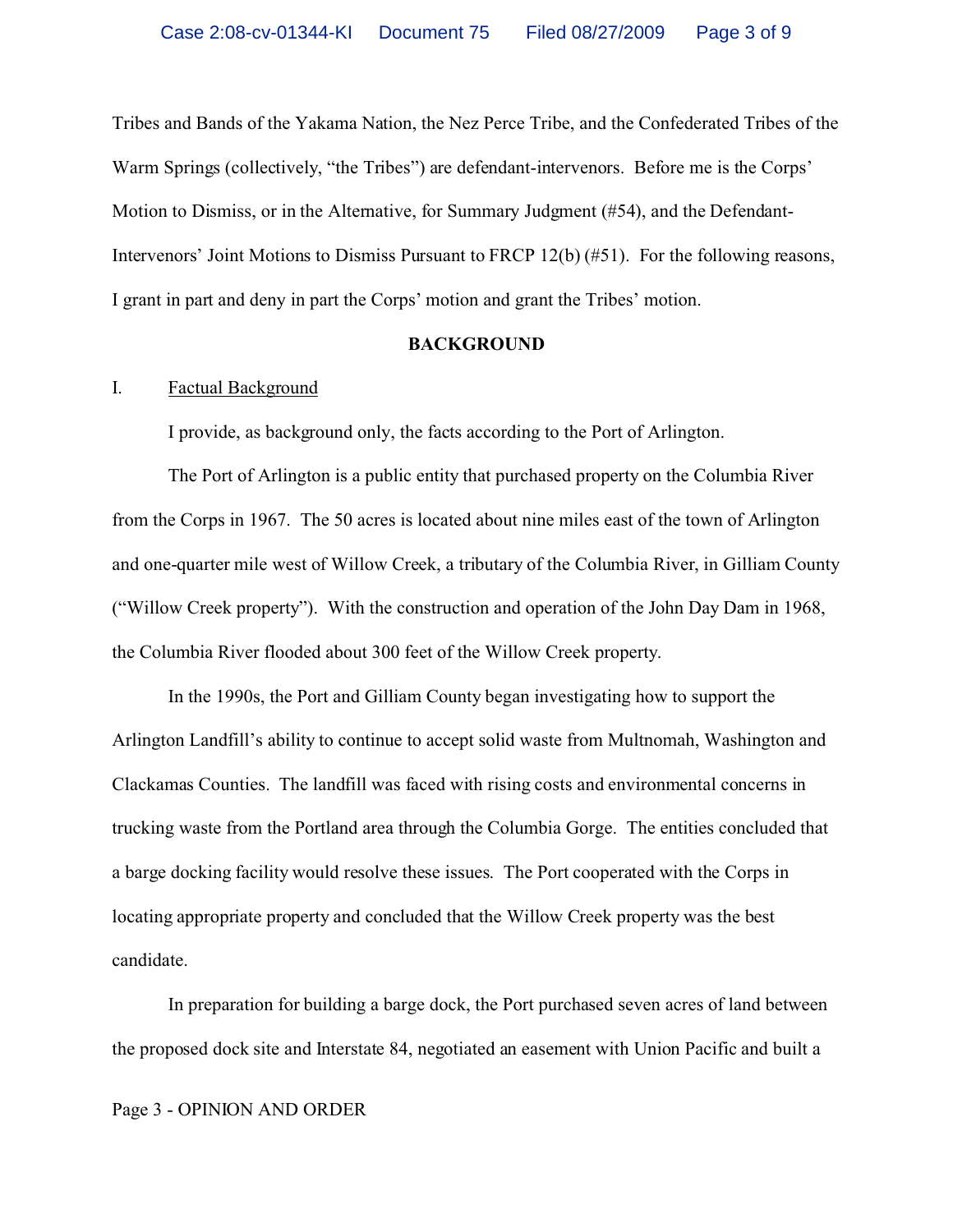bridge across the railroad tracks, which was completed in 2006. In order to pay for the project, the Port obtained an almost \$2 million grant from the State of Oregon through the Connect Oregon initiative, Gilliam County produced money from its general fund, and the Port contributed some of its resources.

In 2005, the Port began working with the Corps to complete the necessary applications to build the barge dock.

In May 2006, the Umatilla Tribe requested information from the Corps about the project, including the Corps' 1999 Cultural Survey of the Willow Creek property.

On June 26, 2006, the Port submitted its application for a Section 10 permit to build dock pilings on the bed of the Columbia, and a Section 404 permit to install rock on the river bed for a dock ramp.

The Corps issued a public notice for a permit, or Letter of Permission ("LOP"), for the barge dock on November 29, 2006, but neglected to mention the Section 404 permit in the notice. The Umatilla Tribe did not comment on the proposed project<sup>1</sup> and on February 21, 2007, the Corps issued a LOP allowing the Port to begin constructing the barge dock. Recognizing its mistake in failing to mention the Section 404 permit, the Corps issued a second notice on February 23, 2007 to correct its error.

On March 19, 2007, the Umatilla Tribe objected to the barge dock project, asserting that it would be located on a "usual and accustomed fishing station" under the Umatilla Tribe's 1855 Treaty with the United States. The Corps asked the Port to stop work, which the Port did. At

<sup>&</sup>lt;sup>1</sup>The Umatilla Tribe notes that it was identified in the letter as a recipient of the letter, "but there is no confirmation that the Corps ever sent the letter or that the Umatilla Tribe ever received it." Tribe Mot. at 8.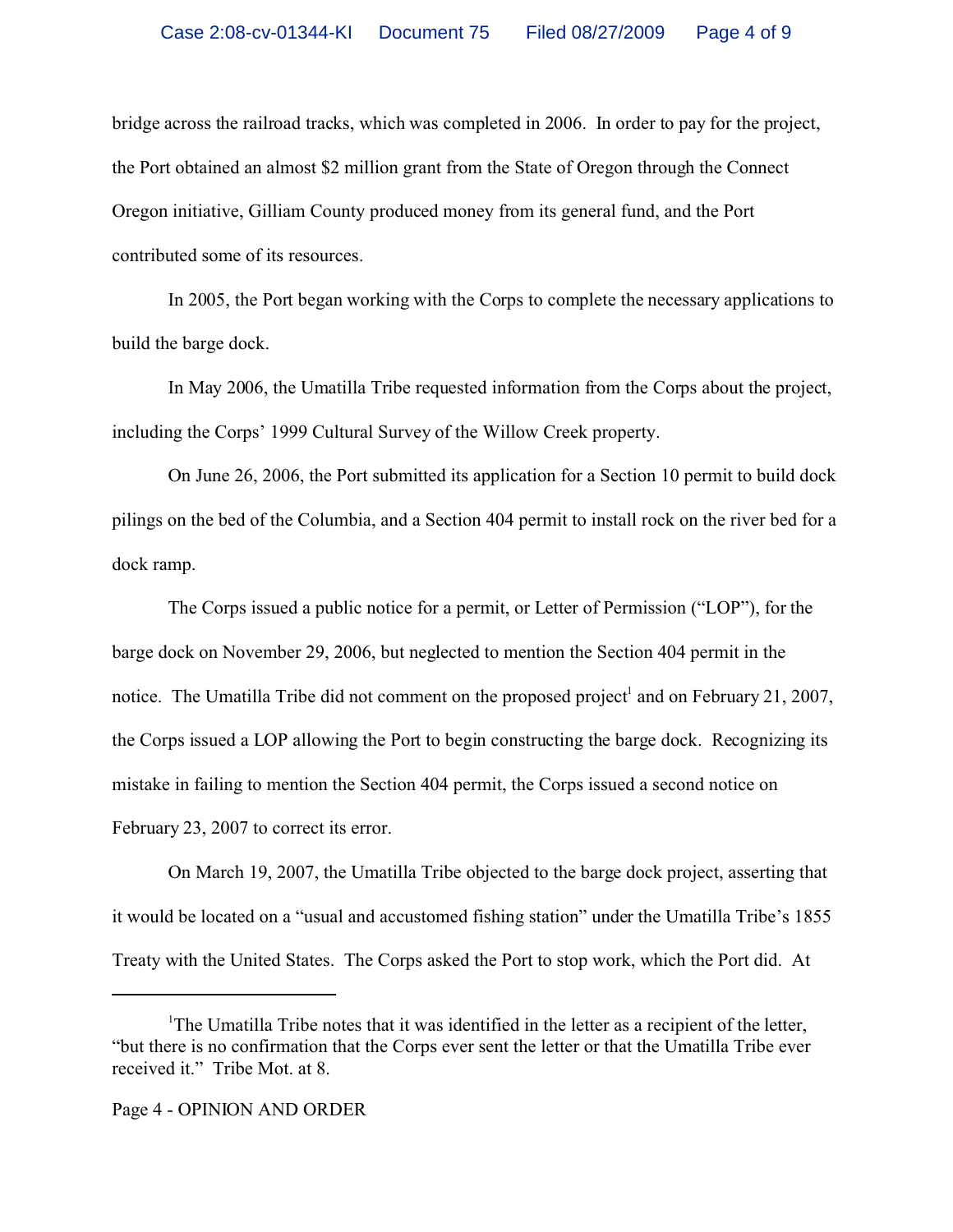this point, the dock was almost complete and the Port had spent almost \$3 million.

In April 2008, the Corps revoked the Port's Section 10 Rivers and Harbors Act permit, and denied the Port's Section 404 Clean Water Act permit, because the barge dock would interfere with a "usual and accustomed fishing station" of the Umatilla Tribe under the 1855 Treaty between the United States and the Umatilla Tribe. The Port administratively appealed the decision and the Corps' Northwest Division vacated the April 4 Order and remanded to the Portland District. On October 9, the Portland District again revoked and denied the permits, finding that the 1855 Treaty gives the CTUIR rights to usual and accustomed fishing grounds and stations and that the barge dock would interfere with those rights.

### II. Procedural Background

The Port alleged three claims against the Corps in its first Complaint. In its first claim, the Port alleged that the Corps' revocation of its permit for a barge dock was arbitrary and capricious under the Administrative Procedures Act ("APA"). It alleged in a second claim a request for a preliminary injunction. Finally, it alleged in a third claim a request for declaratory relief, including a request for a declaration that: "Congress intended to abrogate treaty rights to fishing sites inundated by the Columbia River Dams, including the John Day Dam, and did not intend that those rights would remain in effect and move onto private property when they were inundated." Complaint ¶ 58(d).

The Port also filed a Motion for Preliminary Injunction because it was concerned about the safety of its partially built barge dock. In response, the Portland District Commander agreed in writing that the Corps would not touch the barge dock without first giving 60 days' written notice. On the basis of this promise, the Port withdrew its motion.

### Page 5 - OPINION AND ORDER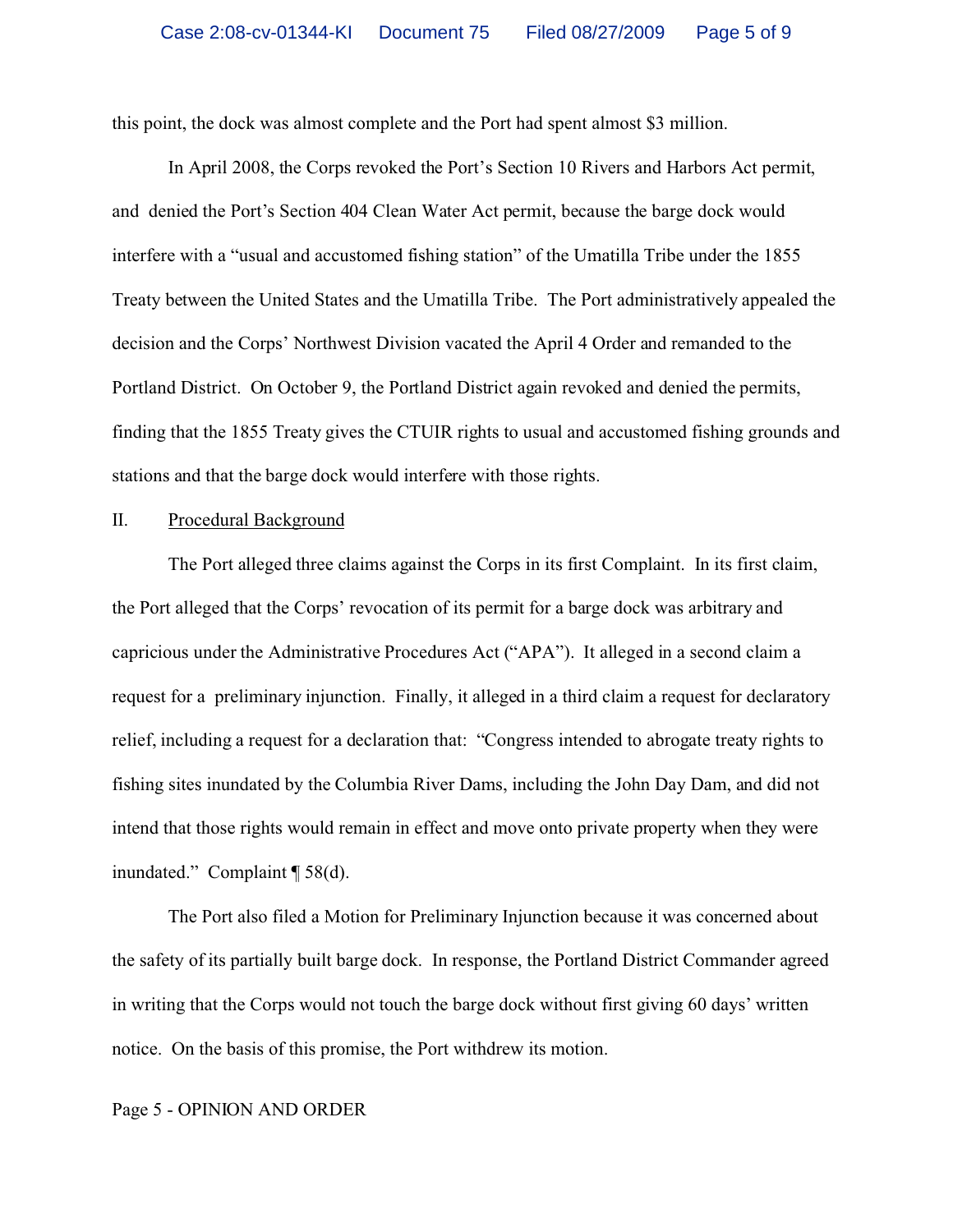The Tribes filed unopposed motions to intervene. The motions were granted.

The Port filed a First Amended Complaint on April 10, 2009 making the same first and second claims, but paring down its request for declaratory relief. It requested only a declaration (1) that "[t]he Port's dock facility is not located on the site of a usual and accustomed fishing station of the CTUIR or any of the defendant/intervenors under the 1855 Treaties or any other treaty between any of the defendant/intervenors and the United States;" and (2) that the Corps may not withhold documents relevant to the CTUIR's application to list the Port's property on the National Register of Historic Places.

The Corps has filed a Motion to Dismiss, or in the Alternative, for Summary Judgment against all of the claims.

The Tribes have filed a Motion to Dismiss the first and second claims.

### **LEGAL STANDARDS**

A motion to dismiss brought pursuant to Federal Rule of Civil Procedure 12(b)(1) addresses the court's subject matter jurisdiction. The party asserting jurisdiction bears the burden of proving that the court has subject matter jurisdiction over his claims. Kokkonen v. Guardian Life Ins. Co. of America, 511 U.S. 375, 377 (1994). A Rule 12(b)(1) motion may attack the substance of the complaint's jurisdictional allegations even though the allegations are formally sufficient. St. Clair v. City of Chico, 880 F.2d 199, 201 (9th Cir. 1989).

#### **DISCUSSION**

## I. First and Second Claims for Relief

The Port alleges in its First Amended Complaint that the Corps' decision to revoke the Port's Section 10 Rivers and Harbors Act permit and to deny the Port's Section 404 Clean Water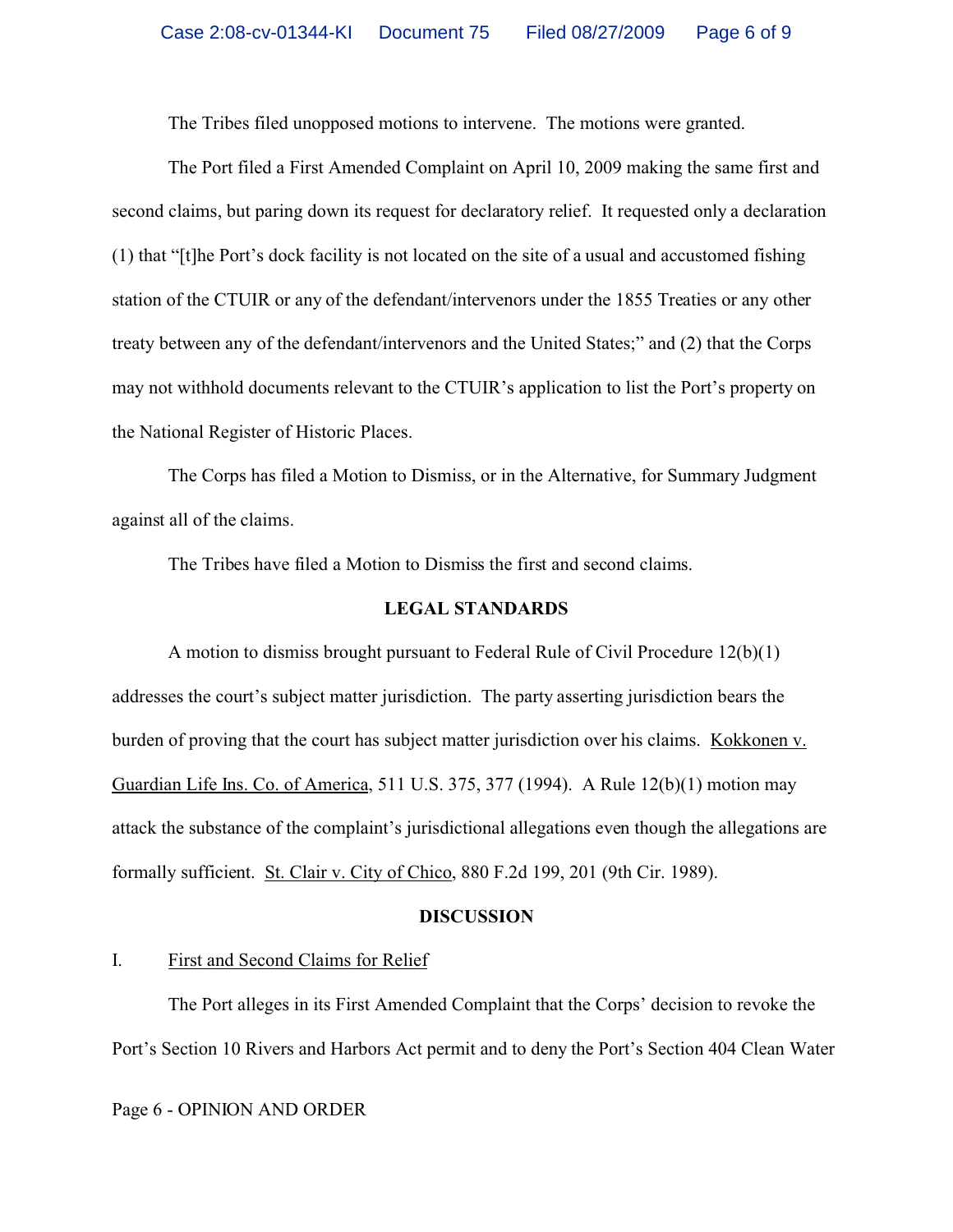Act permit is unlawful, arbitrary and capricious, and an abuse of discretion under the Administrative Procedures Act. Additionally, the Port contends that the decision was outside the Corps' authority and was the result of bias or misunderstanding of the Corps' fiduciary relationship with the Umatilla Tribe.

The Corps moved to dismiss the First Claim, or in the alternative, for summary judgment. At the oral argument on August 5, I denied the Corps' motion for the reasons I stated on the record.

The Port's Second Claim for Relief is one for a "Preliminary Injunction under 5 U.S.C. § 705." The Port seeks a preliminary injunction "enjoining the Corps from removing the partially constructed dock from the River, or otherwise disturbing or interfering with the Port's construction and improvements, pending conclusion of this review proceeding and any remand or appeal proceeding therefrom." First Amended Complaint ¶ 56.

Both the Corps and the Tribes moved to dismiss the Second Claim. Again, at the oral argument on August 5, for the reasons stated on the record, I granted the Corps' and the Tribes' motions to dismiss this claim.

#### II. Third Claim for Relief

Finally, the Port alleges a claim for declaratory relief asking for a declaration (1) that "[t]he Port's dock facility is not located on the site of a usual and accustomed fishing station of the CTUIR or any of the defendant/intervenors under the 1855 Treaties or any other treaty between any of the defendant/intervenors and the United States"; and (2) for a declaration that the Corps may not withhold documents relevant to the CTUIR's application to list the Willow Creek property on the National Register of Historic Places. In its First Amended Complaint, the

#### Page 7 - OPINION AND ORDER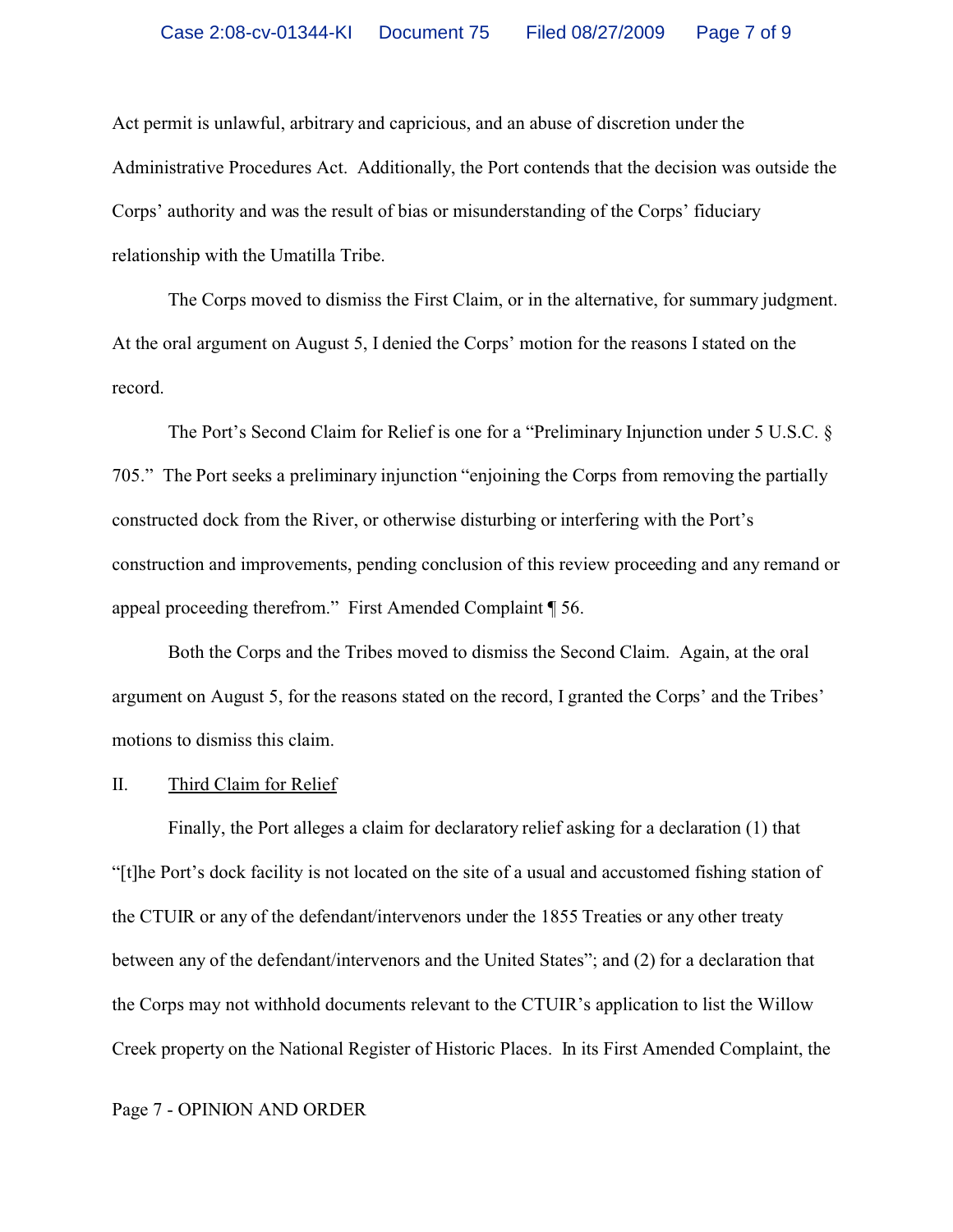Port lists 28 U.S.C. § 1331, Section 706 of the APA, and the Declaratory Judgment Act as the bases for the Court's subject matter jurisdiction.

I took the motions related to this claim under advisement at the August 5 hearing.

### A. The First Declaration--Location of the Dock Facility

As an initial matter, all the parties admit that there is no justiciable controversy between the Port and the Tribes, other than the CTUIR. Accordingly, I dismiss the Port's claim for a declaration that the Port's dock is not located on the site of a usual and accustomed fishing station of the Yakama Nation, the Warm Springs Reservation, or the Nez Perce Tribe. The Corps did not consider these Tribes' fishing rights in revoking the permits, and the First Amended Complaint sets out no factual allegations to support the requested declaratory relief as to these Tribes.

With regard to the remaining claim about the Umatilla Tribe's fishing rights, the Port candidly argues that in its Third Claim it is seeking "a declaration that the Corps incorrectly ruled that a treaty fishing site exists on the Property." Pl's. Mem. in Opp. to Corp's Mot. at 14. The Port has inappropriately plead its claim challenging agency action as two claims–one under the APA and one under the Declaratory Judgment Act. While 28 U.S.C. § 1331 provides jurisdiction, it does so only within the scope of the APA claim. Furthermore, the APA waives sovereign immunity only for final agency actions and agency actions made reviewable by statute. 5 U.S.C. §§ 702, 704. The Port has not alleged the Corps' decisions are reviewable other than as final agency actions. The Port, then, is limited to the relief afforded by the APA, which includes declaratory relief. 5 U.S.C. §§ 703, 706. In sum, this portion of the Port's Third Claim is dismissed with prejudice.

### Page 8 - OPINION AND ORDER